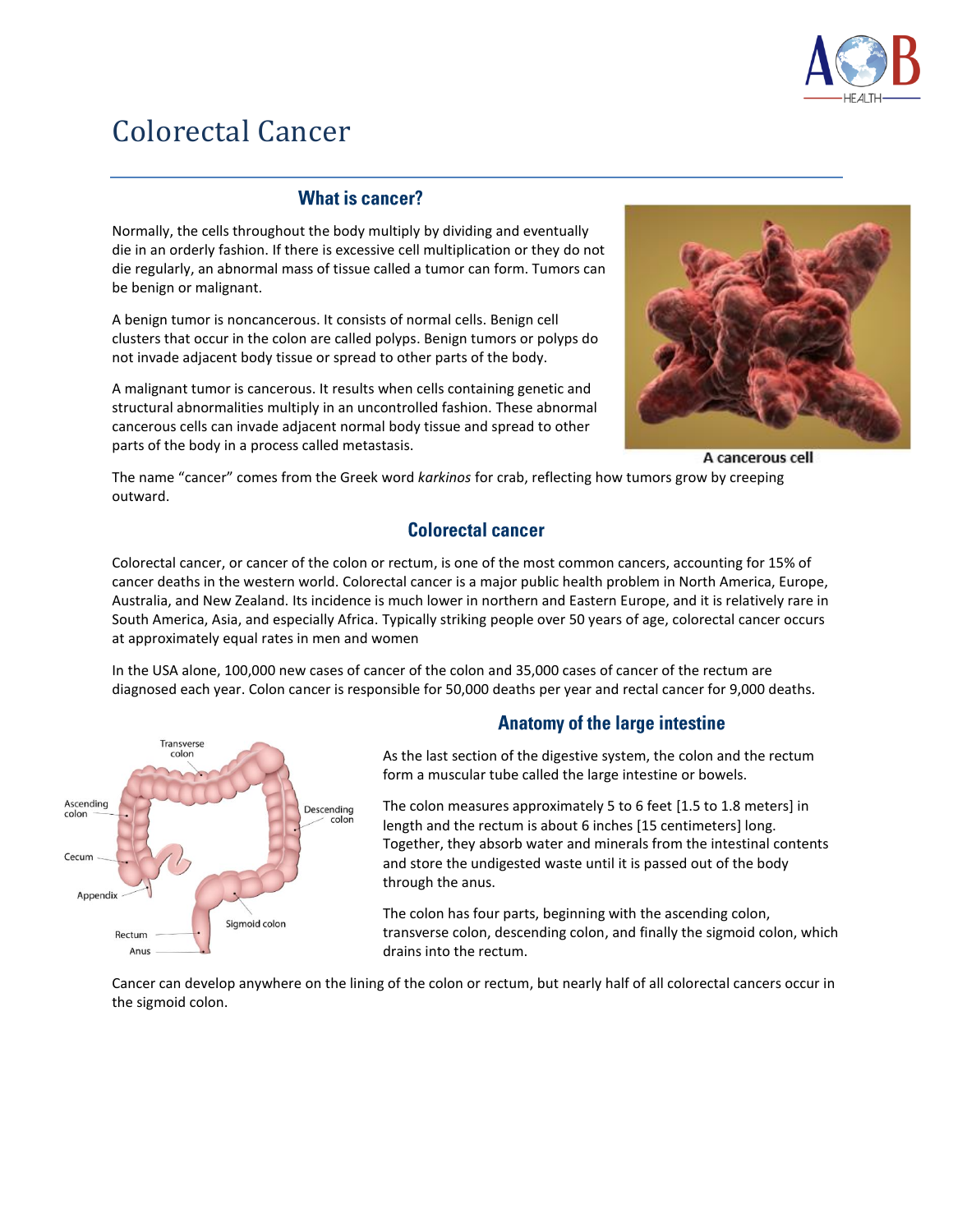## **Colorectal risk factors**

#### **Polyps**

More than 95% of colorectal cancers begin as tiny benign tumors or polyps on the intestinal lining. Polyps are common in people over 50 years of age, but their frequency varies. Some people have only a few polyps while others may have hundreds.

Most polyps remain noncancerous, but a polyp has a 15% chance of becoming cancerous. Polyps usually go unnoticed for many years, not causing pain or bleeding. The progression from a benign polyp to cancer takes between 5 and 10 years.

Early detection and removal of precancerous polyps before they have the time to become cancerous is essential in preventing colorectal cancer.

A certain number of risk factors increase the risk of developing colorectal cancer:

• **Age**: Colorectal cancer usually develops in people age 50 or older, and the risk increases with age.



Benign polyp observed during a colonoscopy

- **Personal or family history** of colorectal polyps or colorectal cancer: There is a hereditary risk factor with the risk doubled if one parent has had a benign polyp or cancer of the colon or rectum. Specific genes are associated with some forms of colon cancer that occur at younger ages than usual.
- **Other diseases:** People with inflammatory bowel diseases (ulcerative colitis or Crohn's disease) and those with a history of ovarian, endometrial, or breast cancer are at increased risk.

#### **Preventive measures**

A recent study published in the journal *Nature* indicates that up to 90% of cancer risk factors are related to lifestyle choices. You can greatly reduce your risk by following a healthy lifestyle:

• **Low-fat, high-fiber diet:** Colorectal cancer is linked to the regular ingestion of animal fat, typically found in red meat. In countries where the diet is rich in fiber, fruits, and vegetables, the rate of colon cancer is low. Whole-grain



bread and cereals along with fruits and vegetables are good sources of vitamins and nutrients that protect cells from damage, such as folates, vitamins B and C, calcium, and

selenium. (However, excessive vitamin and mineral consumption by taking dietary supplements may cause more harm than good.) It is estimated that at least 40% of all cases of colorectal cancer could be avoided by following a healthy diet.

• **Excess weight, drinking alcohol** beyond moderation, and a **sedentary lifestyle** also contribute to an increased risk of colorectal cancer.

• **Tobacco** use is blamed for about 12% of colon cancer deaths in the USA. Studies show that people who smoke for more than 20 years are about 40% more likely to die of colon cancer than nonsmokers. Colorectal cancer death seems to be linked to how much and how long people smoke.

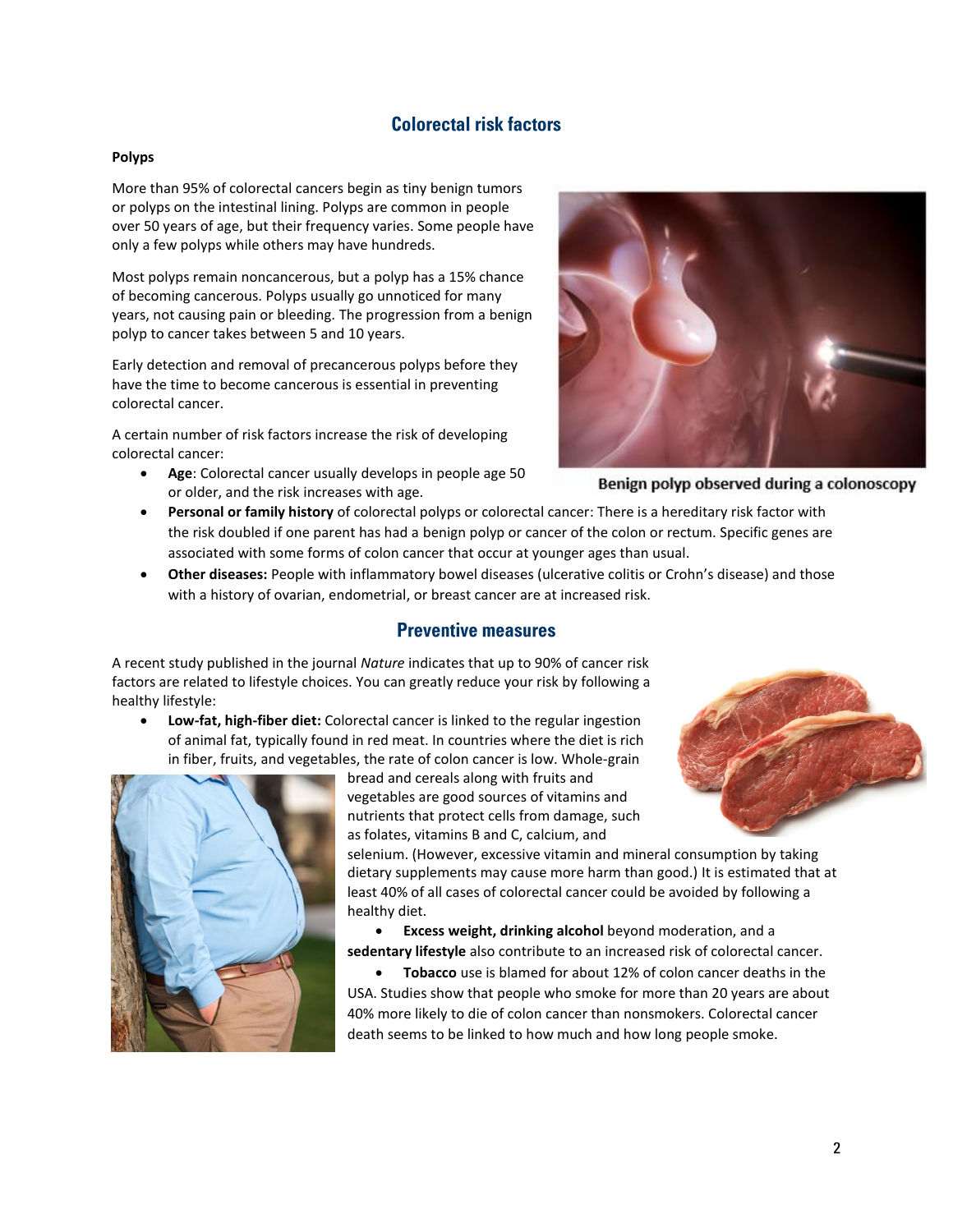## The symptoms of colorectal cancer

The majority of people who develop cancer of the colon or rectum have no symptoms for quite some time. This explains why early screening to detect polyps is vital.

When symptoms of colorectal cancer occur, they usually do not appear until the later stages of the disease and may include

- change in bowel habits lasting more than two weeks (diarrhea, constipation, or stool consistency)
- feeling that the bowel does not empty completely
- blood in the stools or rectal bleeding (hemorrhoids are not always the cause)
- unexplained anemia
- abdominal pain, discomfort, or tenderness.

Other symptoms may include

- intestinal obstruction
- appetite loss and weight loss for no apparent reason
- constant fatigue.

# **Screening for polyps and cancer**

#### **Polyps found and removed while they are still benign cannot evolve into cancerous tumors**

Only about one-third of all cases of colorectal cancer are discovered before the polyp becomes a cancerous tumor and spreads through the muscle of the colon or rectum.

The main problem in screening for colorectal cancer is the reticence of people to discuss their bowel habits and symptoms with their doctors. In addition, some people do not want to experience the temporary discomfort of the medical screening procedures, which in most cases require cleansing the colon so that the intestine does not contain stools.

The following screening procedures can, to various degrees, detect polyps or cancer even when a person has no symptoms.

- **Rectal examination by a physician**: Using a gloved finger, the physician searches for the presence of polyps and blood in the rectum. This should be done yearly, during routine physicals. However, only the first few inches or centimeters of the rectum can be checked.
- **Fecal occult blood test:** Done at home or at the doctor's office, this test detects hidden (occult) blood in the stools that cannot be seen with the naked eye. However, not all tumors or polyps bleed, and those that do may not bleed every day. This can cause a false-negative result for the test. Dietary restrictions must be followed before the test because certain foods, such as red meat, can produce a false-positive result.
- **Double contrast barium enema:** An X-ray of the rectum and colon is made after barium and air are administered as an enema. This takes about 20 minutes and causes minor discomfort. This test is good at detecting large tumors and polyps



Double contrast barium enema